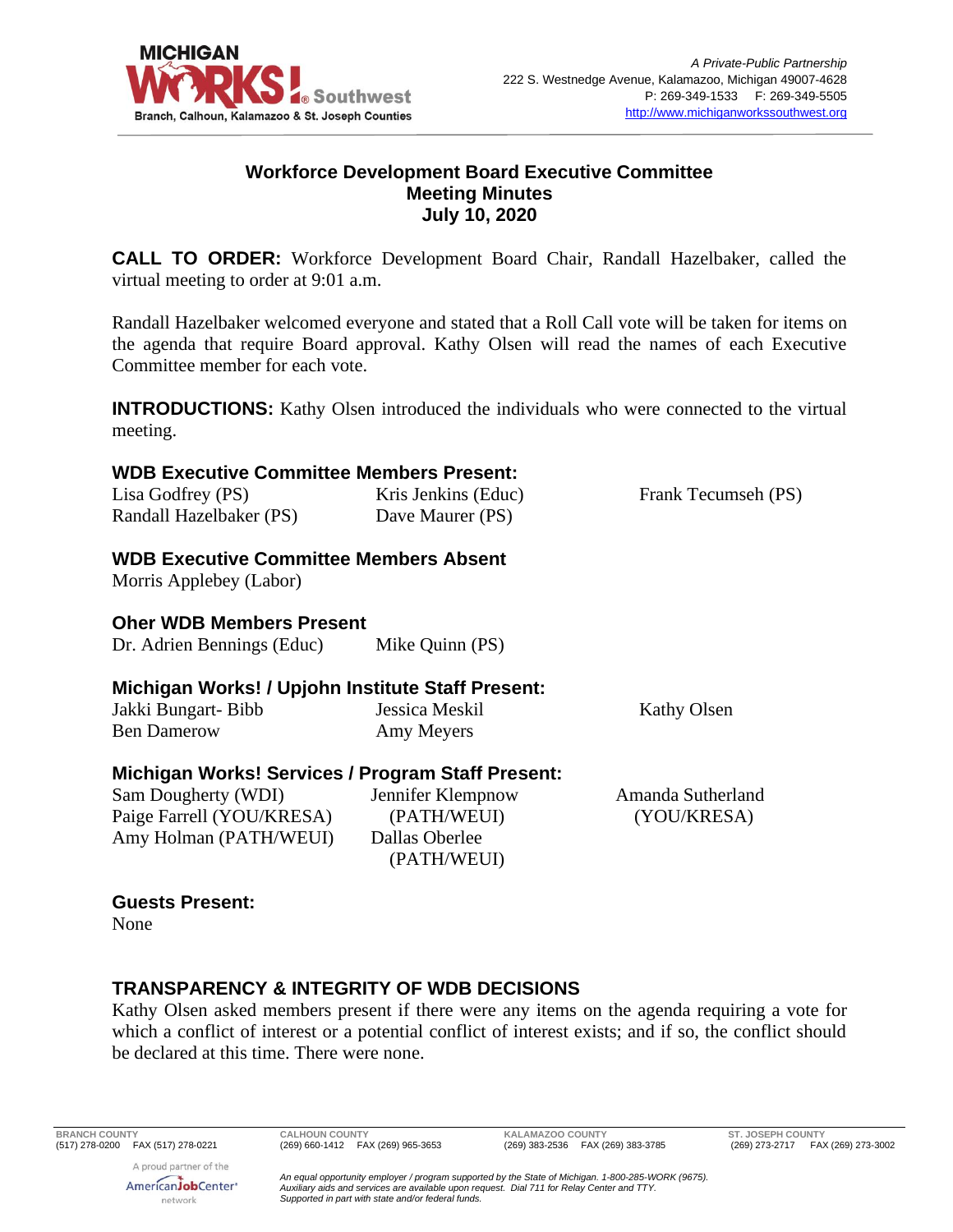### **APPROVAL OF MINUTES -** *Exhibits A1-A2*

**Motion made by Lisa Godfrey and supported by Frank Tecumseh to approve the Workforce Development Board meeting notes of June 12, 2020 and the WDB Executive Committee meeting minutes of June 17, 2020.**

#### **ROLL CALL VOTE:**

**AYES: Lisa Godfrey, Randall Hazelbaker, Kris Jenkins, Dave Maurer, Frank Tecumseh NAYS: None. MOTION CARRIED.**

### **CITIZENS' TIME**

No comments.

#### **COMMITTEE REPORTS**

### **Monitoring and Evaluation Committee**

Dave Maurer reported the Monitoring Committee met in June to review the Partnership.Accountability.Training.Hope. (PATH), Food Assistance Employment and Training (FAE&T) and Time Limited Food Assistance (TLFA) Programs. Although COVID-19 has affected employment for many participants, the program and services provided prior to March were monitored and the program was found to be operating properly with improved standards and structure. The employer and participants who were interviewed by the committee were very appreciative and complimentary of the career coaches, program and services. The staff monitoring found consistent and improved standards and connectivity to participants across all programs and there were no findings. Staff monitoring did identify data entry errors, specific to tracking hours that need to be corrected, both in electronic and paper files; and there are opportunities to tighten up this reporting process to prevent future errors.

### **NEW BUSINESS**

#### **Announcement of Local and Regional Plans**

Amy Meyers announced per the Workforce Innovation and Opportunity Act (WIOA), local and regional plans are required every four years. The local area includes the four counties in the Michigan Works! Southwest Area (Branch, Calhoun, Kalamazoo and St. Joseph). The regional area includes the same four counties as well as the counties of Berrien, Cass and Van Buren. These plans include an analysis of labor market data and economic conditions, service strategies, coordination with community partners, and a description of the workforce development system. All Regional and Local Plans, and any modifications to such plans, are subject to a 30-day public review and comment period. These plans are expected to be posted on our website for review. The link will be sent to all Board members once they are posted.

### **MSHDA MOU/IFA (Exhibits B1-B3)**

Amy Meyers requested board consideration and approval of the Michigan State Housing Development Authority (MSHDA) Memorandum of Understanding (MOU) and Infrastructure Funding Agreement (IFA). She reported the full MSHDA MOU and IFA was included in the agenda packet (Exhibit B3). Also included in the packet were the same overviews of the MOU (Exhibit B1) and IFA (Exhibit B2) that were provided at the June meetings. MSHDA has opted to complete one MOU for all of the areas they serve within the state, as opposed to the local MWAs creating individualized MOUs.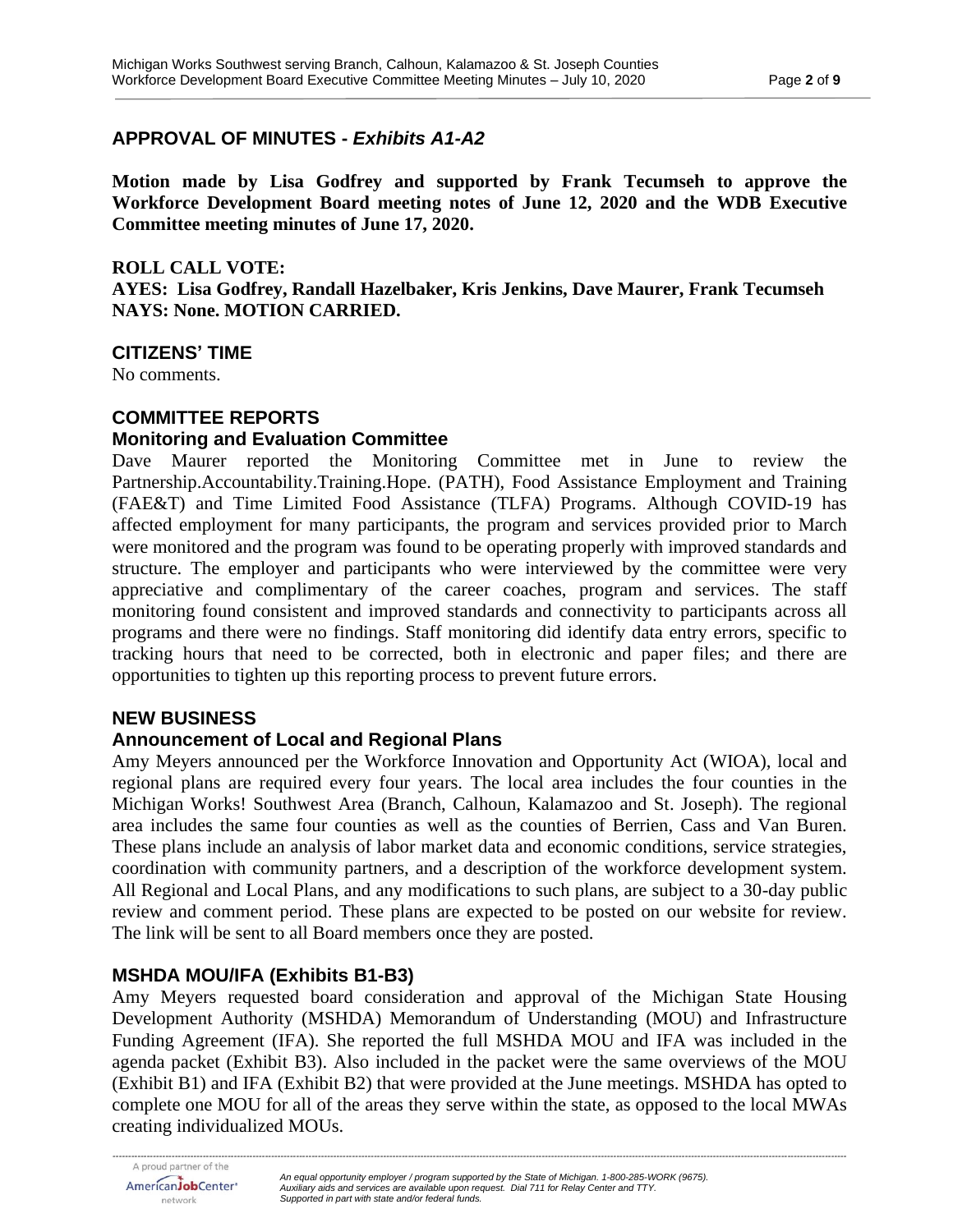**Motion made by Kris Jenkins and supported by Lisa Godfrey to approve the MSHDA MOU/IFA Agreement.**

### **ROLL CALL VOTE:**

#### **AYES: Lisa Godfrey, Randall Hazelbaker, Kris Jenkins, Dave Maurer, Frank Tecumseh NAYS: None. MOTION CARRIED.**

### **WDB Plans**

Amy Meyers requested board consideration and approval of four workforce development plans.

## **AY2020 WIOA Allocations (Exhibit C1)**

Amy Meyers reported 2020 WIOA allocations for adult, dislocated workers and youth total \$3.217 million for the four-county area. Across all services, Michigan Works! Southwest has seen a very minimal change in total WIOA funding in comparison to allocation year 2019. The individual percentage change per program, compared to the previous year, is highlighted at the top of the plan summary (Exhibit C1). Basic and individualized career services along with training services that will be provided to adult and dislocated worker program participants are highlighted on the document. They include job search assistance, workforce preparation, and on the job and occupational skills training. Services to be provided to youth, ages 14-24, are the WIOA required fourteen (14) elements that are listed on the plan summary. They include work experience, financial literacy, supportive services, leadership development and occupational skills training. Youth funding requires that at least fifty percent of expenditures for youth be invested in out-of-school youth and at least twenty percent must be spent on work experience. WIOA performance measures appear on the bottom of page two. As noted in previous years and meetings, in alignment with federal guidance, the State is also currently tracking employer effectiveness measures to determine a baseline, with no targets for the local areas yet in place. The performance measures listed on the summary are 2019 measures. It is anticipated that PY2020 performance measures will be negotiated with the State of Michigan this quarter.

## **AY2019 WIOA Allocations for PY2020 High Concentration Youth (Exhibit C2)**

Amy Meyers reported Michigan Works! Southwest has been allocated \$14,218 for serving a high concentration of WIOA eligible youth. She noted this amount is almost double the allocation received last year. These funds are to provide additional assistance to local areas that have high concentrations of WIOA eligible youth. The WIOA eligibility is outlined on the plan summary (Exhibit C2), as well services to be provided with this funding, which align with WIOA youth funding, covered on previous plan reported on. This includes preparing individuals for postsecondary education. Also, per waiver authority granted by the USDOL, local areas are not subject to a minimum Out-of-School Youth (OSY) expenditure requirement for the funding awarded in this policy. She further reported that the local areas selected to receive this funding were chosen based upon an evaluation of American Community Survey census data comparing the percentage of WIOA eligible youth to the total population of youth in each local service delivery area. A statewide average was then determined, and any local area that exceeded the statewide average of eligible youth was selected to receive the funding.

## **AY2020 Wagner-Peyser Allocations for PY2020 Employment Services (Exhibit C3)**

Amy Meyers reported the Program Year 2020 Wagner Peyser Employment Service (ES) Plan (Exhibit C3). includes an allocation in the amount of \$714,499 for Michigan Works! Southwest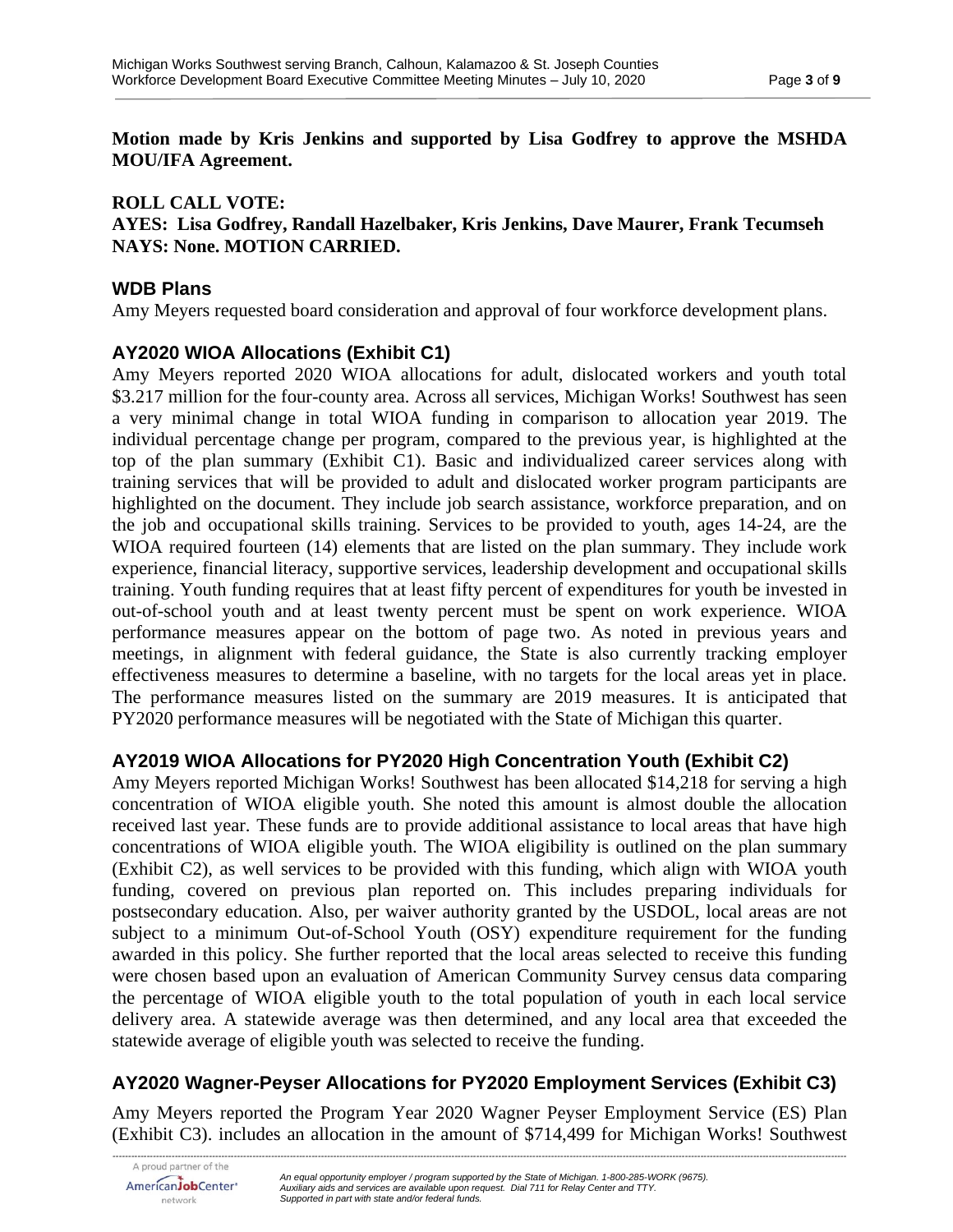These funds are to support a combination of Employment Services, Career and Educational Advisory Council (CEAC) activities, Refugee and Immigrant Navigators, and Michigan Works! Service Center (MWSC) Operations. In the past, the allocation for service center operations was awarded in a separate policy; thus, this is the first time the Wagner-Peyser ES policy has included all these mentioned components. The description of Employment Services is outlined on the plan summary. They include a variety of employment-related labor exchange services such as:

- job search assistance,
- job referral and placement of job seekers, and
- recruitment services for employers.

The Plan summary also includes a brief overview of the Career Educational Advisory Council (CEAC), the work of the Refugee Navigators, and the allowable use of service center operations funds. The performance measures for Wagner Peyser Employment Services are also highlighted on the plan summary, and the targets identified in the summary are those for Program Year 2019. It is anticipated that there will be an opportunity to negotiate PY2020 performance measures with the State this quarter.

### **PY2020 Capacity Building & Professional Development (CBPD) (Exhibit C4)**

Amy Meyers reported allocations for Capacity Building and Professional Development total \$32,745 (Exhibit C4). Michigan Works! Southwest, along with all other MWAs receive this funding annually and it is then is passed through to the Michigan Works! Association to provide technical assistance as well as professional development opportunities for the workforce development professionals within the MW! system across the State.

**Motion made by Frank Tecumseh and supported by Dave Maurer to approve the AY2020 WIOA Allocations, the AY2019 WIOA Allocations for PY2020 High Concentration Youth, the AY2020 Wagner-Peyser Allocations for PY2020 Employment Services, and the PY2020 Capacity Building & Professional Development (CBPD) Plans.**

#### **ROLL CALL VOTE:**

**AYES: Lisa Godfrey, Randall Hazelbaker, Kris Jenkins, Dave Maurer, Frank Tecumseh NAYS: None. MOTION CARRIED.**

#### **STAFF REPORTS**

#### **Business Services / Talent Fund / LMI –** *Exhibit D*

Jakki Bungart-Bibb reported on business services operations that included updates pertaining to employer outreach, the virtual job fair platform, worker orientations, and the Work Share program.

*Virtual Job Fair Platform –* Jakki Bungart-Bibb reported Ashley Iovieno has been involved with a State workgroup pertaining to a virtual job fair platform called Brazen. Since the State decided to purchase licenses to the software, they have been working with an implementation team on how to roll out this virtual option through Michigan Works! agencies and partners. So far, two job fairs were conducted with this platform; one using a Statewide approach to assist employers in the Food and Agriculture Industry and one by Michigan Works! partners in Southeast Michigan. On July 1, 2020, the Michigan Works! Southwest team and partners got a chance to participate in a mock job fair in order to learn more about the system from both an employer and job seeker perspective. Staff will continue to work through the details and explore hosting an event locally.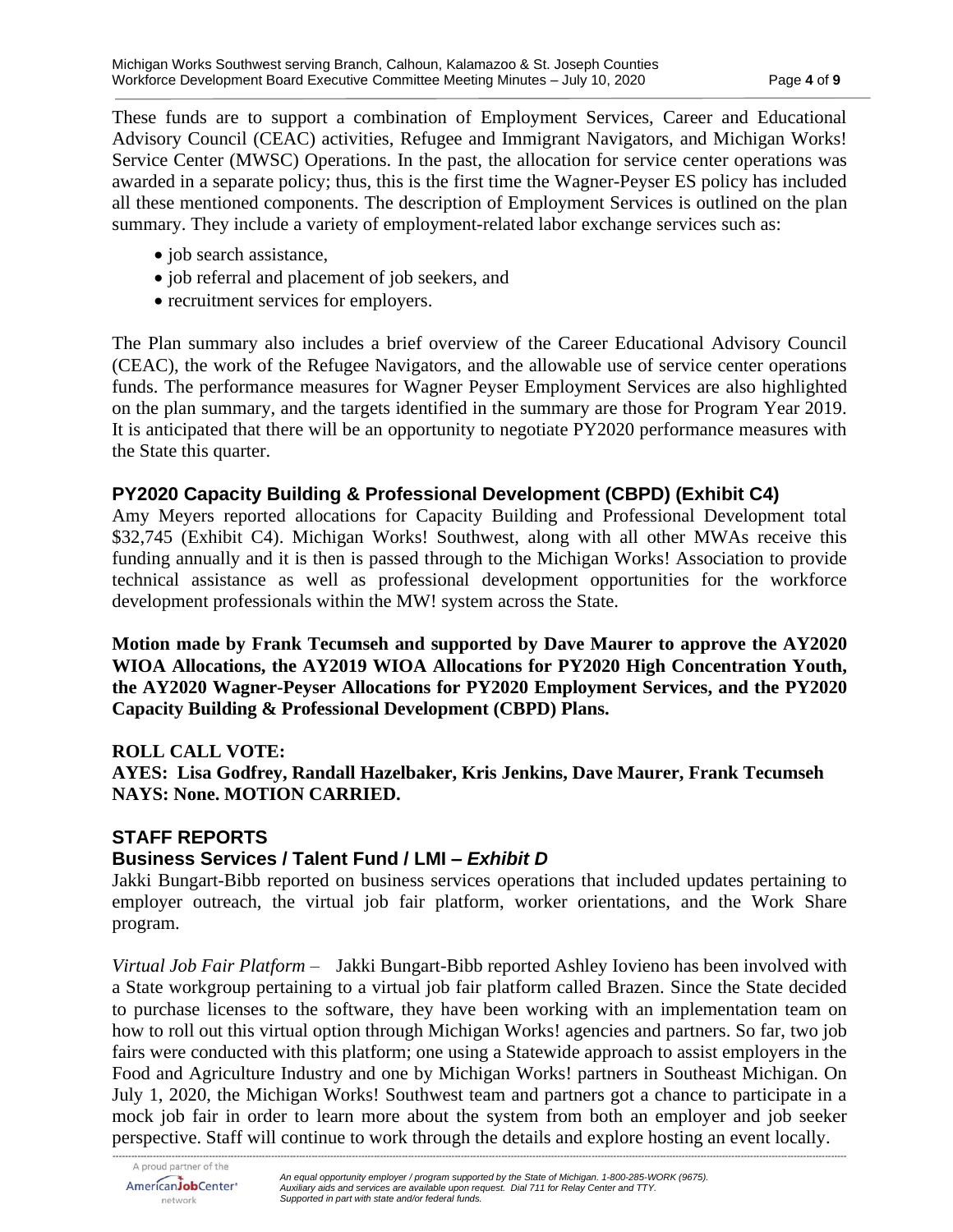*Worker Orientations* - Even though COVID-19 has impacted how services are provided, it has not stopped us from providing them. Recently staff held four virtual worker orientation sessions for individuals affected by the plant closure of Graphic Packaging, formerly known as White Pigeon Paper. These sessions were held at various times over the course of the day on June 18 and 19. Staff were able to speak to approximately 58 of the 100 individuals affected by this layoff. An unemployment agent was also able to be on the calls to help provide vital information as to how to apply for benefits if it became necessary to do so. The Business Services staff continue to work with companies in the MW! Southwest area that find it necessary to layoff individuals to ensure employees and employers are fully supported.

*Work Share* - Business Services staff have continued working to support employers considering using the State's Work Share Program and staff are still working closely with companies as they encounter questions. Staff are also still actively working on educating additional employers on the program so that they are aware of this option if they experience any slow periods in the future.

*Labor Market Information* - The website link to the labor market reports generated from Burning Glass Analytics and Real Time Jobs Data *(Exhibit D)* that identified top detailed occupations, skills greatest in demand, and employers with the most job openings in Prosperity Region 8, Michigan Works! Southwest, and each of the four counties in the MW! Southwest Area for the period May 1, 2020 through June 30, 2020 was included in the agenda packet notice

### **Michigan Works! Southwest Operational Update**

Jakki Bungart-Bibb reported, as mentioned in the last few board meetings, remote work and virtual services began in late March. During the course of the last three months, the MW! Southwest leadership team and planning committee met frequently to evaluate conditions and develop re-engagement plans. Once a plan was developed, two all staff meetings were held to present the plan and to answer staff and partner questions. The plan included a phase in, or stages, approach.

Developing this plan was quite the undertaking. The team was charged with:

- incorporating the workplace safety requirements;
- providing the required training resources;
- providing step-by-step plans for navigating through each center safely;
- the process for entering the buildings, completing the health screen; and
- the process for notification of COVID-19 exposure, and much more.

Part of this planning also included:

- making changes to each service center to allow for social distancing;
- installing plexiglass to provide additional protection in areas where staff are not able to remain six feet apart; and
- signage for the doors and floors.

The leadership team and planning committee conducted a deep dive into what would be the safest way to operate services seamlessly for both the customers and the staff. Over the past three months, MW! Southwest has been operating in stage 1 which means working remotely and providing virtual services. This week one service center, Calhoun County, moved into stage 2 of the reengagement plan. She noted that staff anticipated and prepared for the possibility of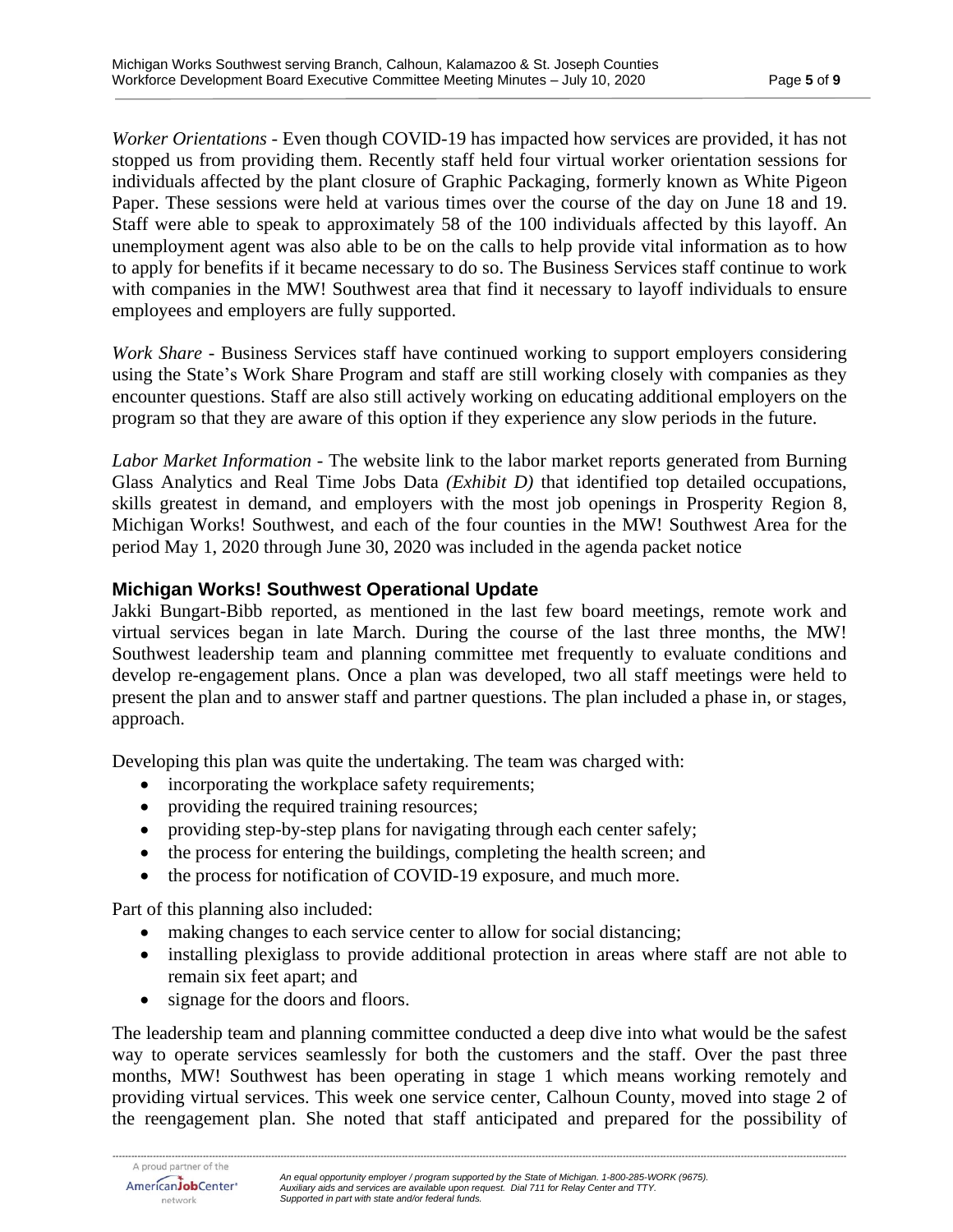different centers to be in different stages at different times, based on situations in each county. Stage 2 means providing limited in-person appointments only. Calhoun County service center moved into this stage with the approach that most services can still be provided virtually. Staff still want to be vigilant in minimizing in-person contact; however, staff also want to ensure that essential services are provided for customers who may not otherwise have access to a phone or internet. The decision to move Calhoun County to stage 2 was determined by risk level. Staff are watching the COVID-19 numbers closely in each county and are following the State's recommendations and guidance related to risk levels, as well as paying close attention to the unemployment issues. Unlike Kalamazoo, the Calhoun County service center does not have an Unemployment Insurance Agency (UIA) agent located on site; therefore, that center is less likely to be associated with the unemployment office and less likely to have safety concerns surrounding angry customers looking for an unemployment agent. She further reported that the week went well and that the staff had a smooth transition back into the office. She added that even with social distancing and facial coverings, staff seemed to be pretty happy to see each other in-person. The majority of the calls received, and the requested services were still related to unemployment; thus, most could still be handled virtually. After evaluating the week and assessing the current inperson needs as well as watching the growth in COVID-19 cases throughout the MW! Southwest service area and Michigan in general, it was determined to remain in stage 2 in Calhoun County with one change - providing two days of in-person appointments instead of all five days. Doing so will meet the need, as well as reduce contact, thus decreasing the potential to spread the virus. This will also reduce costs for the number of days that a security guard and a cleaning company will be needed. The other service centers will remain in stage 1 until further notice. Staff will continue to monitor and evaluate the situation and will remain flexible in the approach to navigate through the different stages.

Ms. Bibb also provided an update on the Unemployment project that MW! staff have been assisting with. Staff began providing assistance in May. The issues staff were addressing were approximately two months old; that is, in May, they were working on issues from March. At the beginning of this week, the issues were approximately two weeks old, that is, issues from late June. With the assistance of Michigan Works! and the hiring of a large number of temporary unemployment agents, UIA has been able to meet their goals of addressing a certain number of issues by a certain date. Locally, approximately 35 staff have dedicated over 1,500 hours to this mission. They have answered over 7,200 calls; resolved almost 1,000 identification issues; and responded to 1,700 emails through our website contact form.

Ms. Bibb reported that although UI has been a huge focus and staff definitely have seen success with that project; we don't want to lose sight of all of the other work happening in the Michigan Works! system. She provided a few program updates. They included:

- The reengagement of PATH participants began July 1. Statewide 6,000 individuals have been referred with all but 100 of those scheduled for orientations in July. Locally, staff are expecting around 400 referrals and orientations began on July 8. Staff have been working hard to implement a new coaching platform as well as preparing to train participants on how to utilize virtual services through that platform.
- Youth Opportunities Unlimited (YOU)/Kalamazoo RESA is launching MyCity and Summer Young Professionals programming and their staff are working hard to keep youth engaged in virtual work experience and training opportunities.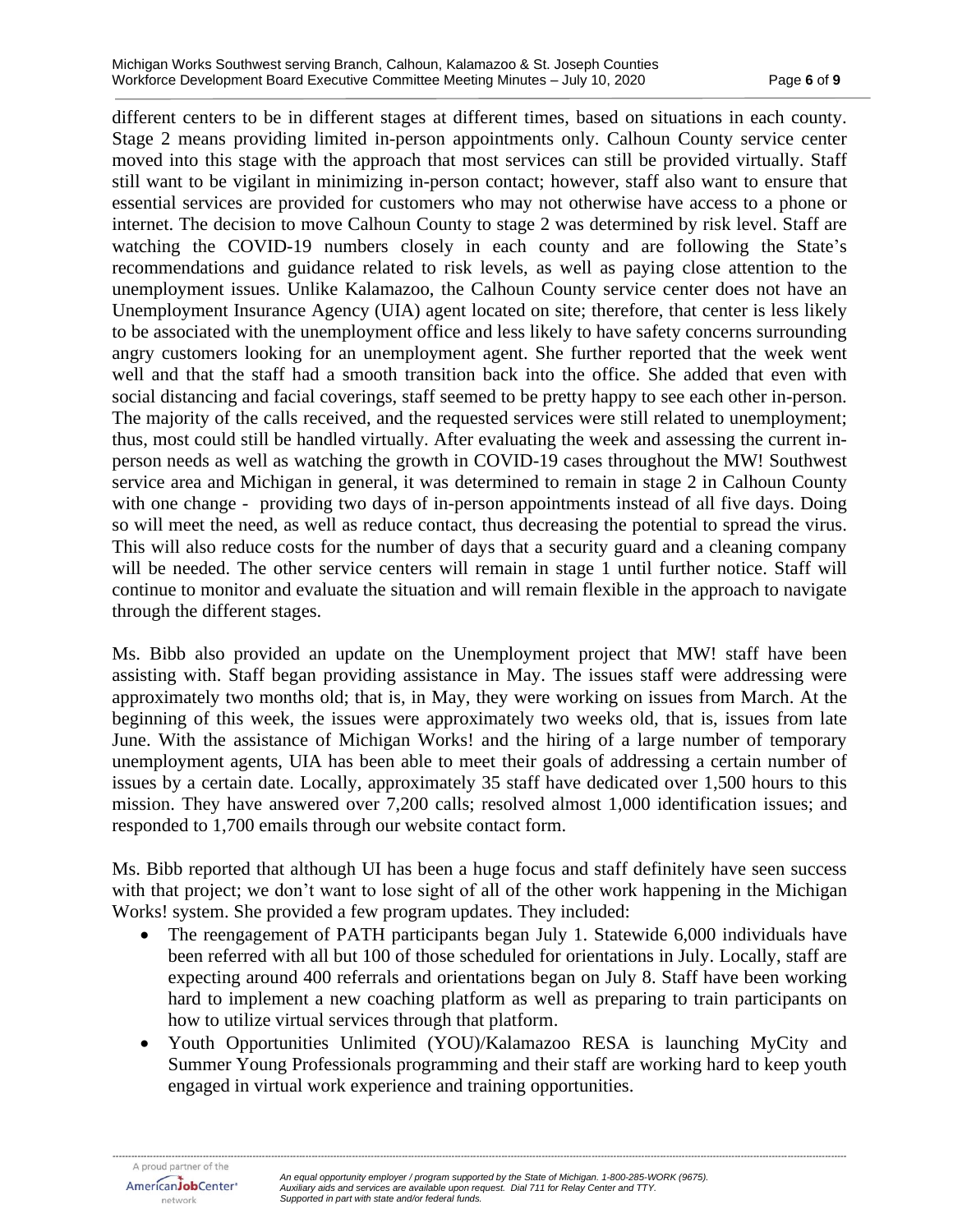• Workforce Development Institute (WDI) is recruiting for the next Vision for Prosperity pre apprenticeship training cohort which will look a little different utilizing virtual information sessions, as well as virtual classes.

All of this work is being done while also dedicating staff time and resources to the Unemployment project. She complemented the staff by saying that "even when faced with a global pandemic and an unemployment crisis, the team just doesn't miss a beat." She extended a huge thank you to the leadership team, the planning team, and the frontline staff and stated that "the willingness to be flexible and the ability to adapt is what separates the good from the great. Thank you for being great!"

Frank Tecumseh, Vice President of Human Resources at FireKeepers Casino Hotel reported the assistance from Michigan Works! Southwest staff made a difference in their team members' lives.

### **Director's Report –** *Exhibit E*

Ben Damerow thanked Ms. Bibb and the rest of the MW! Southwest staff for their efforts in taking on extra work and stated that he appreciates their dedication and flexibility and that he is proud of them. He then referred attendees to the Director's Report dated July 10, 2020 *(Exhibit E)* that was emailed with the updated agenda packet prior to the meeting.

*Federal Budget 2021* – Ben Damerow reported in preparation for the FY21 House subcommittee markup, the Appropriations Committee released the text of the Labor, Health and Human Services and Department of Education bills along with a high-level funding summary. Overall the funding increased by \$2.4 billion above the 2020 level, with an additional \$24 billion in emergency spending to support public health. It also includes \$925 million in contingency funding to help states meet unanticipated unemployment insurance workloads.

The Employment and Training Administration received \$187 million above FY 20 including:

- \$2.9 billion for WIOA, an increase of \$50 million
- \$185 million for Registered Apprenticeships, an increase of \$10 million, including a rejection of the Administration's proposal to fund IRAP's.
- \$50 million (an increase of \$10 million), to continue and expand Strengthening Community College Training Grants to help meet local and regional labor market demand
- \$2.6 billion for operation of the Unemployment Insurance program, an increase of \$109 million above the FY20 and \$925 million in emergency contingency funding to help States address spikes in unemployment claims.

Select Education Department items include:

- \$18 million expansion for Career and Technical Education state grants;
- \$7 million increase for Adult Education;
- \$150 million in additional Head Start funding.

Mr. Damerow further reported the Michigan Works! Association is reaching out to legislatures for town hall meetings and one is scheduled with Senator Peters next Monday. Also, both he and Ms. Bibb have been in communication with Congressman Upton's office.

*State Budget Update* - On June 29<sup>th</sup> the Governor and Legislature announced an agreement to balance to the state 2020 budget after drops in state revenues resulting from the pandemic. The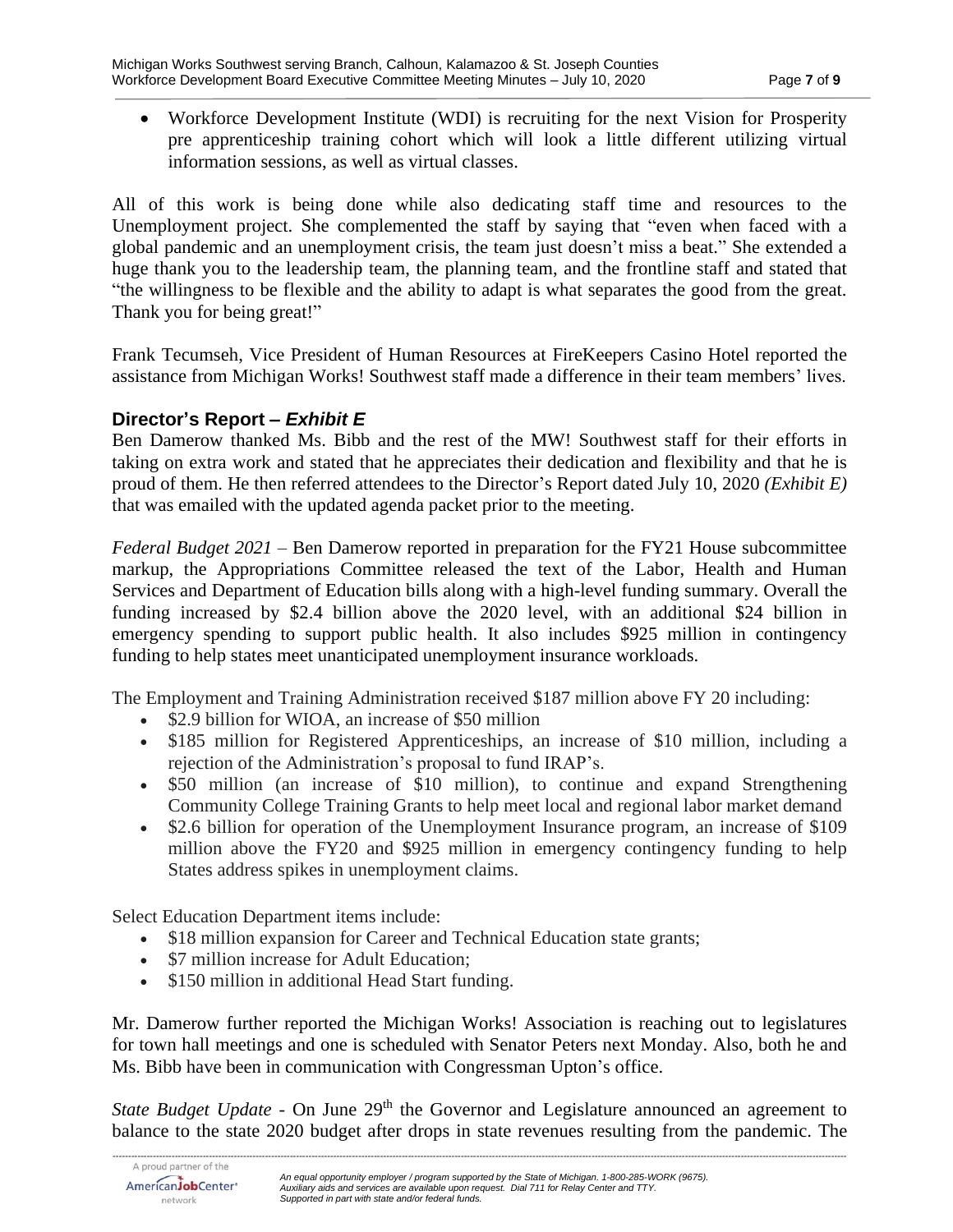plan to balance the budget relies on a mixture of spending cuts, the use of close to \$1 billion in federal coronavirus relief money and use of \$350 million from the state's Budget Stabilization Fund.

The annual Legislative Day in Lansing sponsored by the Michigan Works! Association was cancelled due to COVID-19 and the Association is now working on scheduling virtual meetings. He encouraged Executive Committee members to attend and stated that a schedule will be sent once it is finalized.

*Unemployment Insurance Update* - On July 3<sup>rd</sup> the State announced that they had overpaid \$8.2 million in duplicate unemployment payments to about 3,000 residents and that they are going to attempt to collect the money. The Unemployment Insurance Agency will be communicating with individuals who received duplicate payments. Individuals are expected to repay the full amount, pay it down periodically, or have amounts reduced from future checks.

#### **OLD BUSINESS**

None.

### **CITIZENS' TIME**

None.

### **MEMBERS' TIME**

Kris Jenkins provided an education update. She reported the State's School State Aid budget for the fiscal year that ended June 30, 2020 was reduced by \$175.00 per pupil for the August payment. This is a cut on funds already spent during the past school year. The State is expecting that there will be \$180.00 per pupil coming from the feds to make up for this cut; however, that is not guaranteed. She attended a virtual meeting with Senator Stabenow yesterday where many superintendents from the state voiced their concern. In addition, there is a \$60 million categorical cut; but from where has not been identified and the funds have already been spent.

Kris Jenkins also reported on the MI Safe Schools Road Map that is based on the State's reopening phases. Under stages 1 through 3, learning will be completely remote, meals will be provided; however, there will be no extra-curricular activities. Stage 4 allows face-to-face and remote learning with lots of PPE and social distancing. Stage 5 is the same as stage 4 with less restrictions. Students may be able to sign up for 100% remote learning for the first semester. Staff are still working on making decisions for sports and after school. The plan will also include a legal review by lawyers. Some of the things to be decided upon include face coverings of masks, shields or both and whether or not they are required, strongly recommended or recommended. The plans must to be completed by August 15, 2020.

Dave Maurer, who is also a board member for Southwest Michigan First, reported businesses that are starting back up are finding it difficult to engage a workforce due to the federally enhanced unemployment insurance benefit. This has presented significant challenges for many businesses.

Ben Damerow reported the Upjohn Institute's analysis found that 60-66% of individuals are getting more money while receiving Unemployment Insurance due to the extra federal benefit. He noted the federal benefit is scheduled to expire at the end of July.